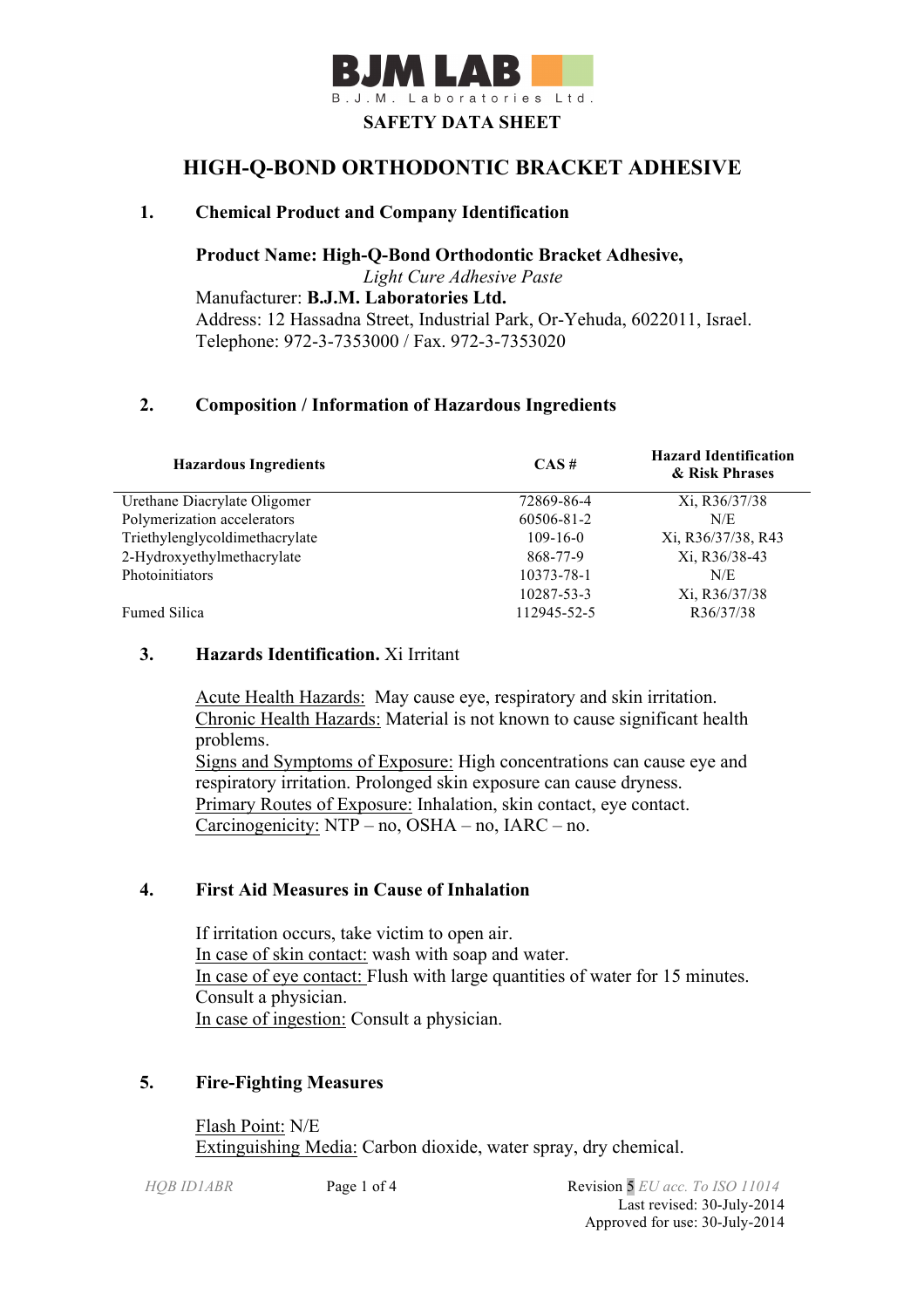

Special Fire Fighting Procedures: Avoid a direct jet of water. Unusial Fire and Explosion Hazards: None.

### **6. Accidental Release Measures**

 Environmental Precautions: Avoid seepage into sewers and water supplies. Clean-Up Procedure: Contain spill and pick up material with a suitable absorbent material. Place absorbent into a container for later disposal. Clean spill area with detergent and water.

## **7. Handling and Storage**

 Handling: No special measures necessary if handled according to instructions. Storage: Keep container tightly closed when not in use. Store in a cool, dry location, away from light, open flames, contamination. Keep material in original packaging.

## **8. Exposure Controls/ Personal Protection**

 Exposure Controls: Use only in well ventilated areas. Hand and Skin Protection: Avoid unnecessary skin contact. Wear latex gloves when handling. Hygiene Measures: Remove spilled material from skin and clothing. Do not eat or drink when handling this material.

## **9. Physical and Chemical Properties**

Appearance: Light yellow paste. Odour: Specific odor. Boling Point/ Range: N/E Evaporation Rate (water = 1):  $N/A$ Vapor Density ( $Air = 1$ ):  $N/A$ Solubility in Water: Insoluble

## **10. Stability and Reactivity**

 Stability: This material is stable. Hazardous Reactions: None if handled according to directions Hazardous Polymerization: May occur. Conditions to Avoid: Heat; UV-light. Incompatibility: Free radicals, reducing agents, heavy metal ions. Hazardous Decomposition Products: Carbon dioxide, carbon monoxide, acrylic decomposition products, depending on conditions of heating and burning.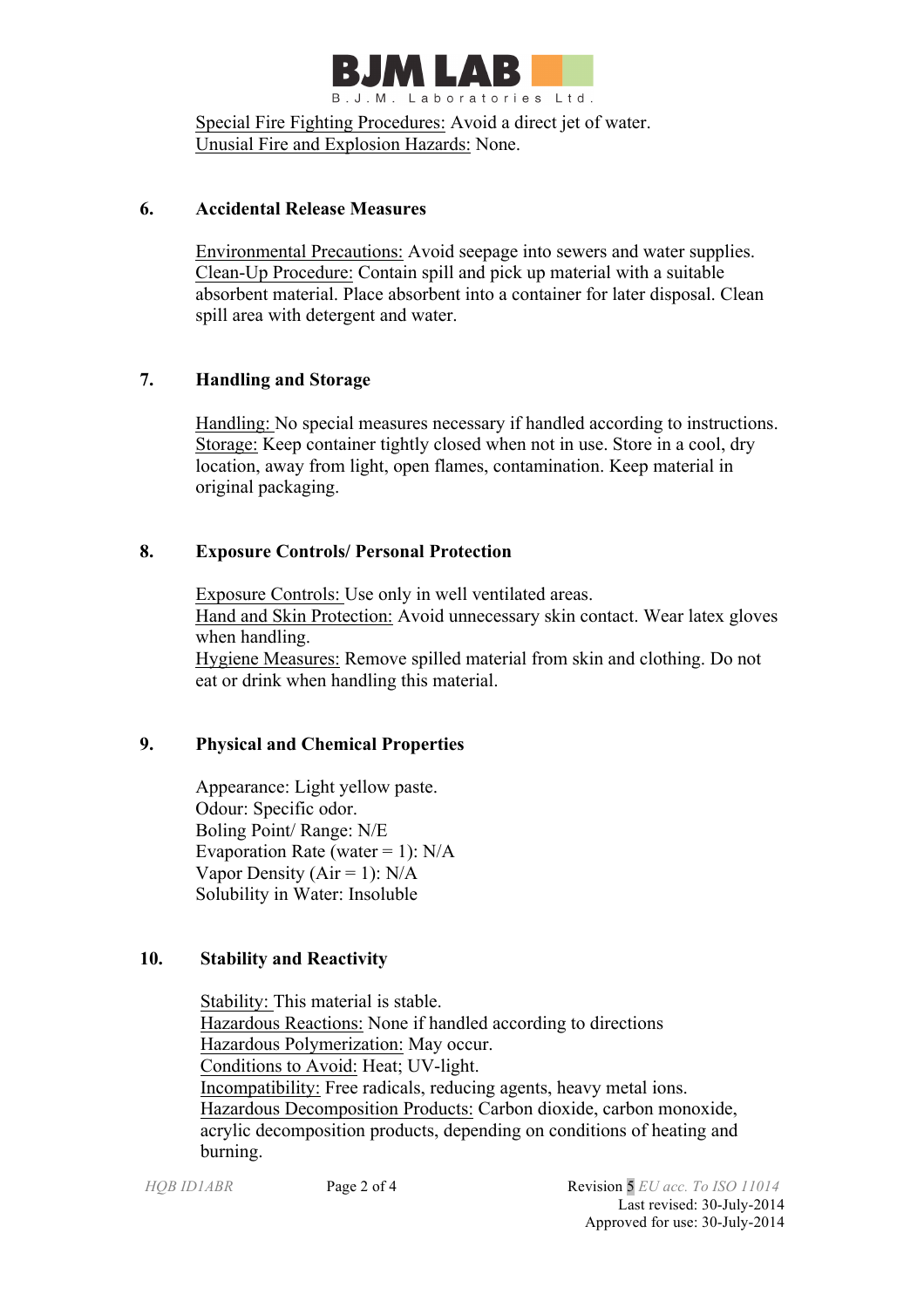

### **11. Toxicological Information**

Acute oral toxicity: LD50 (rat) > 5000 mg/kg Irritation of Skin: Dryness and Irritation possible upon prolonged exposure. Allergic Effects: Methacrylate sensitive individuals may exhibit an allergic reaction.

#### **12. Ecological Information**

 Do not discharge into suvers or water supplies. Environmental persistence and degradability: No data available. Ecotoxicity: No data available.

#### **13. Disposal Considerations**

 May be disposed of in landfill or incinerator In accordance with local, state and federal regulations.

### **14. Transport Information**

| 14.1 Transport at land | <b>ADR</b><br><b>UN Number</b>  | <b>RID</b><br>Kemler |
|------------------------|---------------------------------|----------------------|
|                        |                                 | Number               |
|                        | Packing Group                   |                      |
|                        | Proper shipping name            |                      |
| 14.2 Transport at sea  | <b>ADNR</b><br><b>UN Number</b> | <b>IMDG</b>          |
|                        | EMS                             | MFAG                 |
|                        | Packing Group                   |                      |
|                        | Proper shipping name            |                      |
| 14.3 Air transport     | <b>ICAO / IATA-DGR</b>          |                      |
|                        | <b>UN Number</b>                |                      |
|                        | Proper shipping name            |                      |
|                        | Subsidiary Risk                 |                      |
|                        | Labels                          |                      |
|                        | Packing Group                   |                      |
|                        |                                 |                      |

 U.S. DOT Shipping Name: Not Regulated U.S. DOT Hazard Class: None U.N/ N.A. Number: None U.S. Dot Packing Group: None Other: Not considered hazardous cargo.

## **15. Regulatory Information**

This product requires classification according to the criteria of EC. The product is a medical device according to the EC-directive 93/42.

15.1 UN Number 15.2 National regulations

*HQB ID1ABR* Page 3 of 4 Revision 5 *EU acc. To ISO 11014* Last revised: 30-July-2014 Approved for use: 30-July-2014